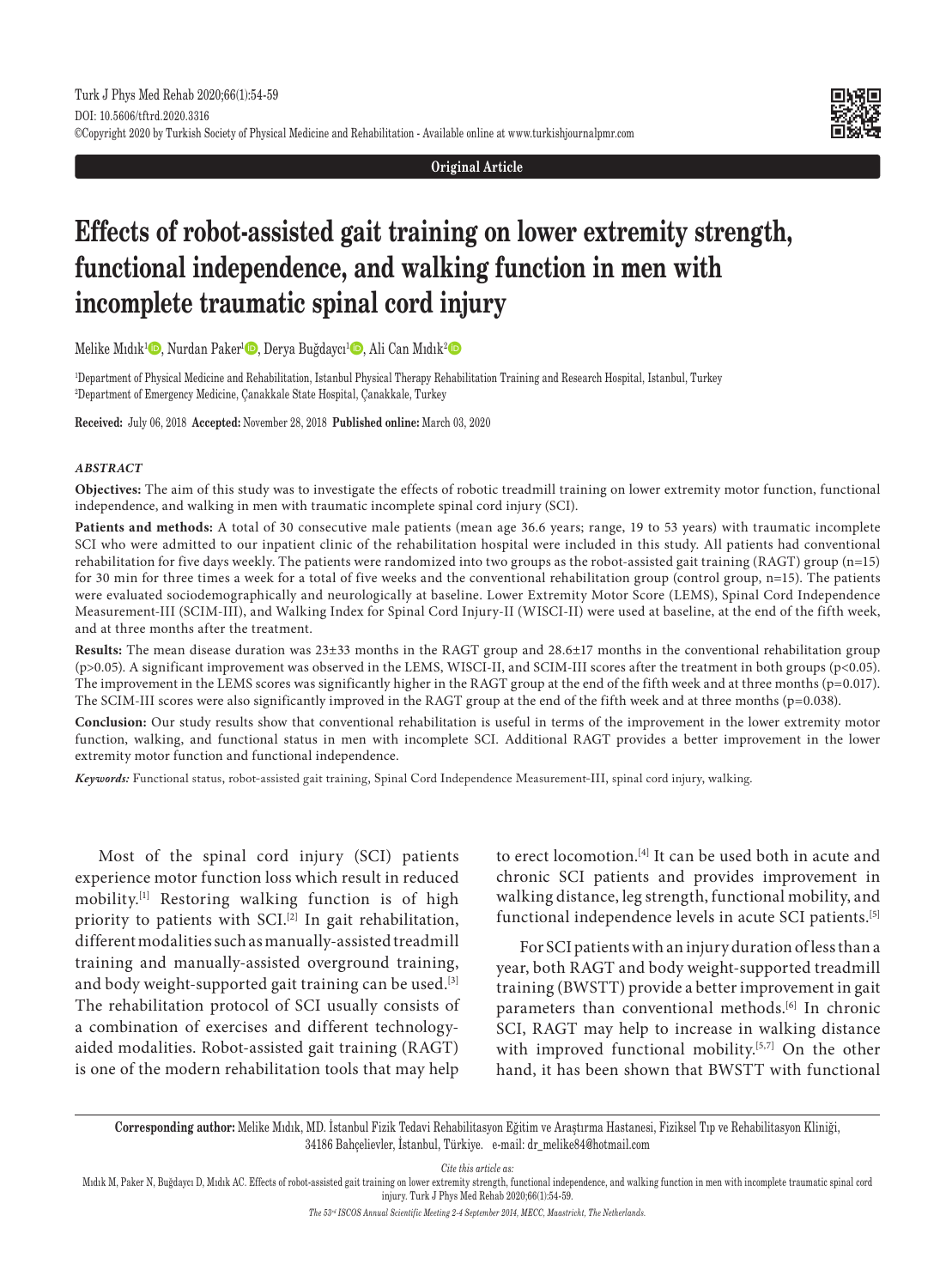electrical stimulation (FES) and overground training with FES/body weight support offer a higher increase in ambulation than that of BWSTT with manual assistance, robotic gait training, or conventional physiotherapy methods during chronic stage.<sup>[6]</sup> Additional RAGT to the conventional rehabilitation usually improves walking function in patients with  $SCI.$ <sup>[8]</sup>

In the present study, we aimed to compare the results of additional RAGT to conventional rehabilitation versus conventional rehabilitation alone on lower extremity motor functions, functional independence, and walking function in men with traumatic incomplete SCI.

## **PATIENTS AND METHODS**

This prospective, randomized-controlled study was conducted at Istanbul Physical Therapy Rehabilitation Training and Research Hospital between September 2011 and February 2013. A total of 30 consecutive male patients (mean age 36.6 years; range, 19 to 53 years) with traumatic incomplete SCI who were admitted to our inpatient rehabilitation clinic were included in this study. *Inclusion criteria were as follows:* age ≥18 years, having traumatic incomplete SCI, being male, an injury duration of at least 12 weeks, and a Lower Extremity Motor Score (LEMS) of ≥10. Patients with SCI and cardiovascular disease, contractures or deformities in the lower extremities, or pressure ulcers were excluded. Sociodemographic characteristics were recorded, and neurological examination was performed at baseline. The American Spinal Injury Association (ASIA) Impairment Scale was used to obtain motor and sensory scores. A written informed consent was obtained from each patient. The study protocol was approved by the Bakırköy Dr. Sadi Konuk Training and Research Hospital Ethics Committee. The study was conducted in accordance with the principles of the Declaration of Helsinki.

All patients were randomized into two groups using block randomization. The physician who was responsible for the patient evaluation was unblinded; however, the physiotherapist who was responsible for the rehabilitation protocol was blinded. All patients received regular physiotherapy for five times a week for a total of five weeks. The first group (RAGT group, n=15) received additional RAGT and the conventional rehabilitation group (n=15) received conventional rehabilitation protocol. We used the Lokomat Prodevice (Hocoma Inc., Zurich, Switzerland) for RAGT. It includes a supported body weight system with robotic gait orthosis used in combination with a treadmill. It was administered for three times a week for a total of five weeks under the supervision of an educated physiotherapist and each session lasted 30 min. Baseline treadmill speed was set to 1.5 km/h and was increased as much as the patient could tolerate. At the beginning, half (50%) of the patient's weight was supported by a body weight support system, but it was decreased then, as much as the patient could tolerate.

The control group received only conventional rehabilitation which consisted of range of motion exercises, strengthening exercises, body stabilization, self-care ability, and ground walking training. All patients were evaluated using the LEMS, Spinal Cord Independence Measurement-III (SCIM-III), and Walking Index for Spinal Cord Injury-II (WISCI-II) at baseline  $(t_1)$ , at the end of the treatment at five weeks  $(t_2)$ , and at three months after the treatment  $(t_3)$ . The patients were discharged after the treatment. The patients did not receive any treatment from Week 5 to Month 3.

## **Outcome measures**

The LEMS is derived from the strength of key muscles in lower extremity, which was originally described by the ASIA. These muscles include knee extensors, hip flexors, ankle dorsiflexors, ankle plantar flexors, and long toe extensors of both lower extremities. The scores range from 0 to 50 for both lower extremities. Lower scores indicate weak motion, while higher scores indicate better strength.

The SCIM-III was used to evaluate functional independence in both groups before rehabilitation  $(t_1)$ , immediately after  $(t_2)$ , and three months after rehabilitation (t3). The SCIM-III is a reliable tool which measures the independence level after SCI.<sup>[9]</sup> Total SCIM-III score ranges from 0 to 100, which includes subitems such as personal care (0-20), respiration and sphincter management (0-40), and mobility (0-40). Lower scores indicate decreased independence level. The Turkish adaptation of the SCIM-III has been conducted.[10]

Both WISCI and WISCI-II are used to measure walking function.<sup>[11,12]</sup> However, in the present study, we used the WISCI-II to evaluate the impairment of walking function. The scores range from 0 to 20. Zero indicates the most severe impairment, while 20 indicate the least severe impairment.

## **Statistical analysis**

Power analysis was performed using the G\*Power version 3.1.7 software (Heinrich Heine University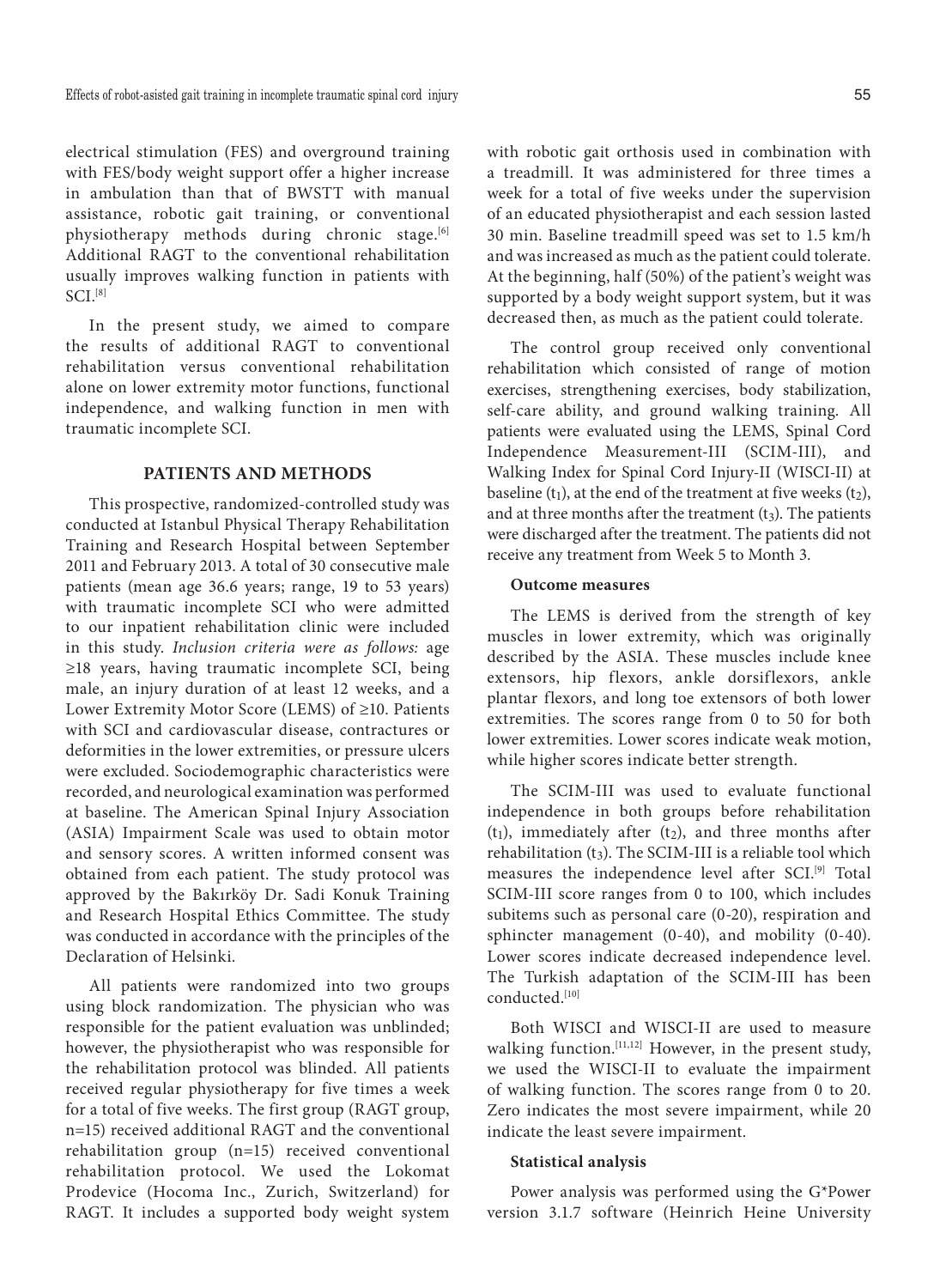| <b>TABLE 1</b><br>Demographic and clinical characteristics of patients                                                                                                                                                                                                                                                                                   |      |      |                 |        |                                                 |                |      |                |        |                         |                 |
|----------------------------------------------------------------------------------------------------------------------------------------------------------------------------------------------------------------------------------------------------------------------------------------------------------------------------------------------------------|------|------|-----------------|--------|-------------------------------------------------|----------------|------|----------------|--------|-------------------------|-----------------|
|                                                                                                                                                                                                                                                                                                                                                          | RAGT |      |                 |        | Control                                         |                |      |                |        |                         |                 |
|                                                                                                                                                                                                                                                                                                                                                          | n    | $\%$ | Mean±SD         | Median | 1 <sup>st</sup> and 3 <sup>rd</sup><br>quartile | $\mathbf n$    | $\%$ | Mean±SD        | Median | 1st and 3rd<br>quartile | $\mathcal{P}$   |
| Age (year)                                                                                                                                                                                                                                                                                                                                               |      |      | $35.4 \pm 12.1$ |        |                                                 |                |      | 37.9±10.0      |        |                         | $0.547*$        |
| $BMI$ (kg/m <sup>2</sup> )                                                                                                                                                                                                                                                                                                                               |      |      | $24.6 \pm 3.9$  |        |                                                 |                |      | $26.5 \pm 3.1$ |        |                         | $0.153*$        |
| Time after SCI (month)                                                                                                                                                                                                                                                                                                                                   |      |      |                 | 5      | 4, 30                                           |                |      |                | 24     | 17, 44                  | $0.029**$ \$    |
| Etiology                                                                                                                                                                                                                                                                                                                                                 |      |      |                 |        |                                                 |                |      |                |        |                         | 0.719†          |
| Traffic accident                                                                                                                                                                                                                                                                                                                                         | 4    | 26.7 |                 |        |                                                 | 4              | 26.7 |                |        |                         |                 |
| Falls                                                                                                                                                                                                                                                                                                                                                    | 9    | 60   |                 |        |                                                 | 7              | 46.7 |                |        |                         |                 |
| Others                                                                                                                                                                                                                                                                                                                                                   | 2    | 13.3 |                 |        |                                                 | $\overline{4}$ | 26.7 |                |        |                         |                 |
| Injury severity                                                                                                                                                                                                                                                                                                                                          |      |      |                 |        |                                                 |                |      |                |        |                         | $0.143\ddagger$ |
| AIS C                                                                                                                                                                                                                                                                                                                                                    | 6    | 40   |                 |        |                                                 | 10             | 66.7 |                |        |                         |                 |
| AIS D                                                                                                                                                                                                                                                                                                                                                    | 9    | 60   |                 |        |                                                 | 5              | 33.3 |                |        |                         |                 |
| Injury level                                                                                                                                                                                                                                                                                                                                             |      |      |                 |        |                                                 |                |      |                |        |                         | e0.080          |
| T <sub>12</sub>                                                                                                                                                                                                                                                                                                                                          | 6    | 40   |                 |        |                                                 | 1              | 6.7  |                |        |                         |                 |
| $L1-3$                                                                                                                                                                                                                                                                                                                                                   | 9    | 60   |                 |        |                                                 | 14             | 93.3 |                |        |                         |                 |
| RAGT: Robot-assisted gait training; SD: Standard deviation; BMI: Body mass index; SCI: Spinal cord injury; AIS: American Spinal Injury Assocoation Impairment Scale;<br>* Independent samples t-test, given in mean±SD; ** Mann-Whitney U test, given in median (1st and 3rd quartile); † Fisher-Freeman-Halton exact test; ‡ Pearson chi-square test; § |      |      |                 |        |                                                 |                |      |                |        |                         |                 |

Fisher's exact test; § p<0.05.

Düsseldorf, Düsseldorf, Germany) and the sample size was calculated. To determine the effect size at alpha= 0.05 (type 1 error) with 80% power (1-beta), minimum sample size to be chosen was 14 participants in each group. However, the study was completed with 15 participants for the patient group and 15 participants for the control group.

Statistical analysis was performed using the IBM SPSS for Mac version 20.0 software (IBM Corp., Armonk, NY, USA). The Shapiro-Wilk test was used to determine whether the data were distributed normally. Independent samples t-test and Mann-Whitney U test for normal and non-normal distribution estimated the significance of differences between groups, respectively. Fisher-Freeman-Halton exact test, Fisher's exact test and Pearson's chi-square test were used to test the significance of differences between categorical variables. The results for parametric tests were expressed in mean  $\pm$  standard deviation (SD), while the results for non-parametric test were expressed in median (1st and 3rd quartile). Three separate generalized linear mixed models (GLMM) were used to analyze the effects of inter-subject (RAGT vs. control) and of intrasubject  $(t_1, t_2,$  and  $t_3)$  factors on the LEMS, WISCI-II, and SCIM variables. The Bonferroni corrected post-hoc tests were used, where appropriate. A *p* value of <0.05 was considered statistically significant.

## **RESULTS**

Clinical characteristics of the patients and controls are shown in Table 1. Median disease duration for the RAGT and control group was five and 24 months, respectively. There was a statistically significant improvement in the LEMS, WISCI-II, and SCIM-III

| <b>TABLE 2</b><br>Generalized linear mixed model results for LEMS,<br>WISCI-II, and SCIM-III |                 |        |             |  |  |
|----------------------------------------------------------------------------------------------|-----------------|--------|-------------|--|--|
|                                                                                              | Source          | F      | p           |  |  |
| <b>LEMS</b>                                                                                  | Corrected model | 7.670  | $< 0.001**$ |  |  |
|                                                                                              | Group           | 1.001  | 0.320       |  |  |
|                                                                                              | Time            | 13.027 | $< 0.001**$ |  |  |
|                                                                                              | Group $*$ time  | 3.440  | $0.037*$    |  |  |
| WISCI-II                                                                                     | Corrected model | 14.721 | $<0.001**$  |  |  |
|                                                                                              | Group           | 0.028  | 0.867       |  |  |
|                                                                                              | Time            | 27.450 | $<0.001**$  |  |  |
|                                                                                              | Group $*$ time  | 1.401  | 0.252       |  |  |
| <b>SCIM-III</b>                                                                              | Corrected model | 11.318 | $< 0.001**$ |  |  |
|                                                                                              | Group           | 0.921  | 0.340       |  |  |
|                                                                                              | Time            | 20.621 | $<0.001**$  |  |  |
|                                                                                              | Group $*$ time  | 1.432  | 0.245       |  |  |
| LEMS: Lower Extremity Motor Score; WISCI-II: Walking Index for Spinal                        |                 |        |             |  |  |

LEMS: Lower Extremity Motor Score; WISCI-II: Walking Index for Spinal Cord Injury-II; SCIM-III: Spinal Cord Independence Measurement-III; \* p<0.05; \*\* p<0.01.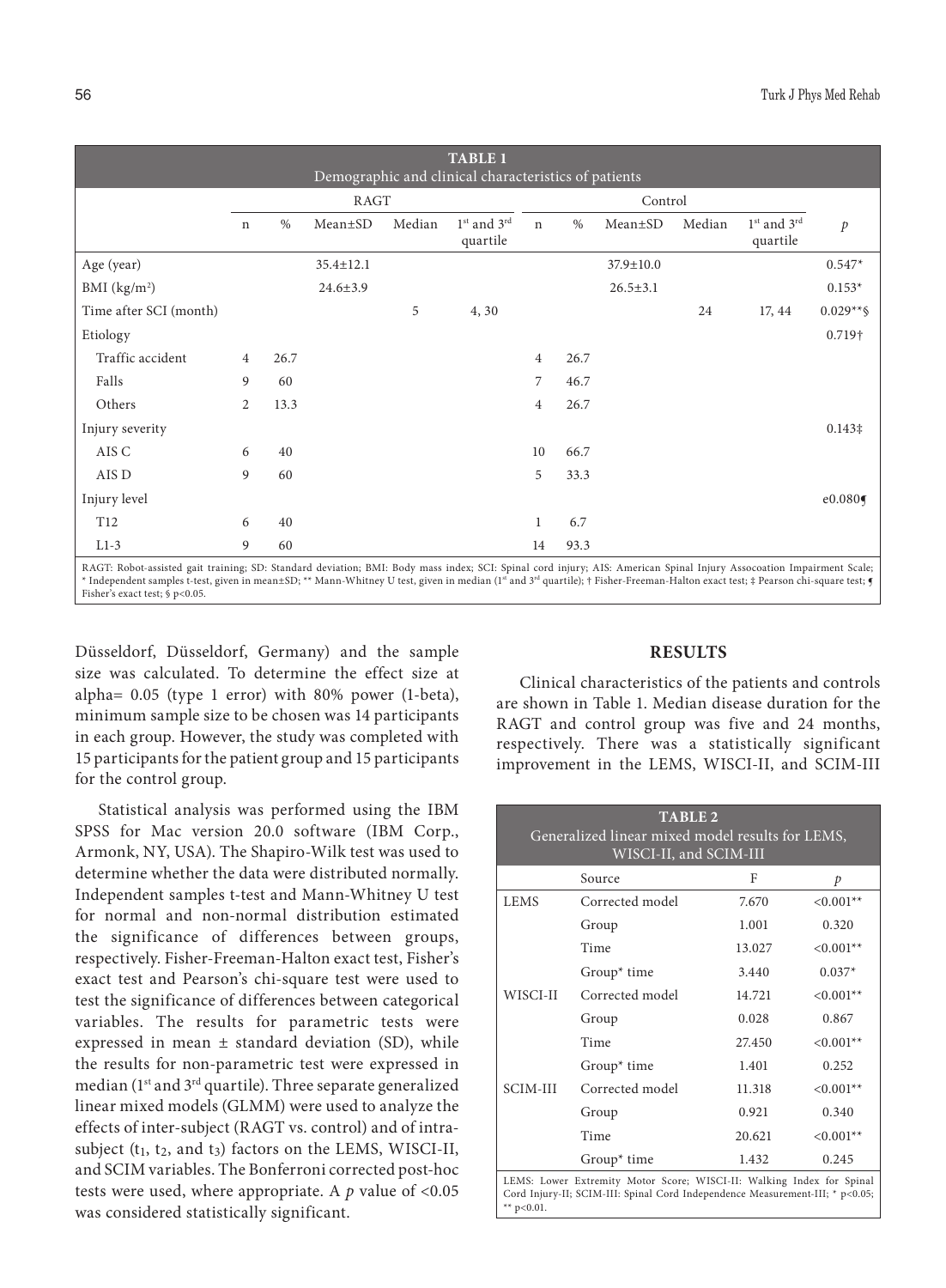

**Figure 1.** Change in Lower Extremity Motor Scores between groups.



Figure 3. Change in Spinal Cord Independence Measurement-III scores between groups.



**Figure 2.** Changes in Walking Index for Spinal Cord Injury-II

scores after the treatment in both groups (Table 2). However, higher LEMS were found at  $t_2$  (p=0.003) and  $t_3$  (p=0.003), compared to baseline values in the RAGT group. The control group had also higher LEMS at  $t_2$  (p=0.014) and  $t_3$  (p=0.014), compared to baseline.

| <b>TABLE 3</b><br>Evaluation for LEMS, WISCI-II, and SCIM-III according<br>to timepoints between groups |                |                  |                  |                        |  |  |
|---------------------------------------------------------------------------------------------------------|----------------|------------------|------------------|------------------------|--|--|
|                                                                                                         |                | <b>RAGT</b>      | Control          |                        |  |  |
|                                                                                                         | Time           | $Mean + SE$      | $Mean \pm SE$    | Adjusted<br>$p$ values |  |  |
| <b>LEMS</b>                                                                                             | $T_1$          | $27.1 + 3.3$     | $23.8 + 2.3$     | 0.419                  |  |  |
|                                                                                                         | T <sub>2</sub> | $28.9 \pm 3.6$   | $24.4 + 2.2$     | 0.289                  |  |  |
|                                                                                                         | $T_3$          | $29.1 \pm 3.7$   | $24.4 \pm 2.2$   | 0.270                  |  |  |
|                                                                                                         | $T_2-T_1$      | $1.8 \pm 0.4**$  | $0.6 \pm 0.2**$  | 0.061                  |  |  |
|                                                                                                         | $T_3-T_1$      | $2.1 \pm 0.5**$  | $0.6 \pm 0.2**$  | $0.049*$               |  |  |
|                                                                                                         | $T_3-T_2$      | $0.3 \pm 0.2$    | $0+0$            | 0.459                  |  |  |
| <b>WISCI</b>                                                                                            | T <sub>1</sub> | $9.8 + 1.4$      | $11.0 \pm 1.1$   | 0.464                  |  |  |
|                                                                                                         | $\rm T_2$      | $13.7 \pm 1.1$   | $13.6 \pm 1.0$   | 0.963                  |  |  |
|                                                                                                         | T <sub>3</sub> | $14.1 \pm 1.1$   | $13.6 \pm 1.0$   | 0.746                  |  |  |
|                                                                                                         | $T_2-T_1$      | $3.9 \pm 0.8**$  | $2.5 \pm 0.5$ ** | 0.178                  |  |  |
|                                                                                                         | $T_3-T_1$      | $4.3 \pm 1.0**$  | $2.5 \pm 0.5**$  | 0.139                  |  |  |
|                                                                                                         | $T_3-T_2$      | $0.4 \pm 0.3$    | $0\pm 0$         | 0.153                  |  |  |
| <b>SCIM</b>                                                                                             | T <sub>1</sub> | $69.1 \pm 4.9$   | $69.2 \pm 3.0$   | 0.991                  |  |  |
|                                                                                                         | T <sub>2</sub> | $79.1 \pm 4.6$   | $76.2 + 2.4$     | 0.579                  |  |  |
|                                                                                                         | T <sub>3</sub> | $85.6 \pm 2.2$   | $76.8 \pm 2.4$   | $0.008**$              |  |  |
|                                                                                                         | $T_2-T_1$      | $9.9 \pm 2.5***$ | $7.0 \pm 1.3**$  | 0.326                  |  |  |
|                                                                                                         | $T_3-T_1$      | $16.5 \pm 3.2**$ | $7.6 \pm 1.5**$  | 0.127                  |  |  |
|                                                                                                         | $T_3-T_2$      | $6.5 \pm 5.1$    | $0.6{\pm}0.3$    | 0.271                  |  |  |

LEMS: Lower Extremity Motor Score; WISC-II: Walking Index for Spinal Cord Injury-II; SCIM-III: Spinal Cord Independence Measurement-III; RAGT: Robotassisted gait training; SE: Standard error;\* p<0.05; \*\* p<0.01.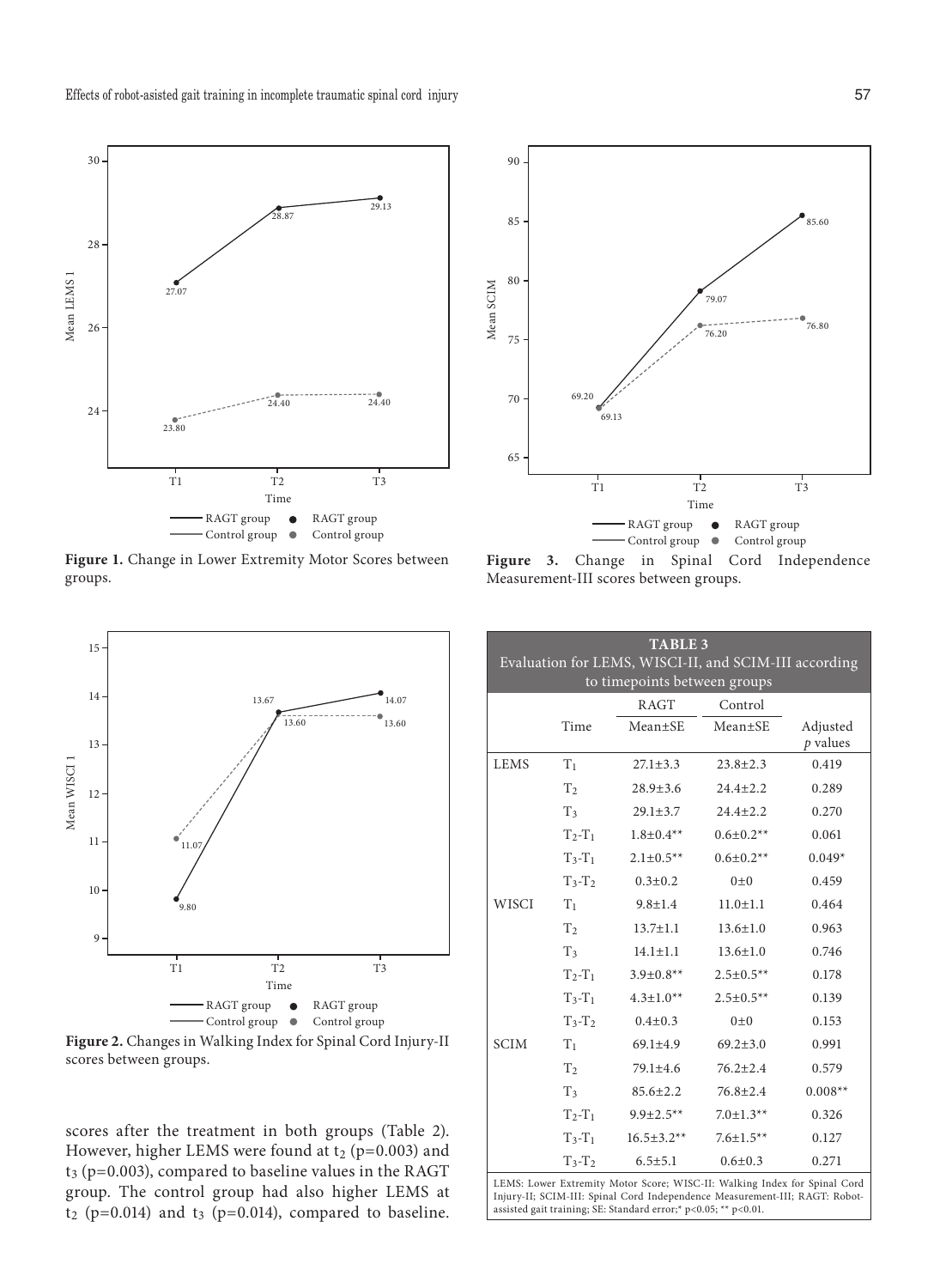There was no significant difference in terms of baseline LEMS scores between two groups (Figure 1).

In addition, we found higher SCIM-III scores in the RAGT group, compared to the control group at t<sub>2</sub> (p=0.03) and t<sub>3</sub> (p=0.01). Both groups had higher WISCI-II scores at  $t_2$  (p=0.002 and p=0.003, respectively) and  $t_3$  (p=0.002 and p=0.003, respectively) (Figures 2 and 3).

The LEMS and SCIM-III scores were statistically significantly higher in the RAGT group than the control group at  $t_2$  and  $t_3$ . The patients in the RAGT group had statistically significantly higher LEMS than the control group at  $t_2$  (p=0.02) and  $t_3$  (p=0.017). However, there was no statistically significant difference in the SCIM-III scores at  $t_2$  and  $t_3$ . Also, there was no significant difference in the improvement in the WISCI-II scores between the groups at  $t_2$  and  $t_3$ (Table 3).

## **DISCUSSION**

In the present study, we evaluated the outcomes of RAGT and conventional rehabilitation on lower extremity motor functions, functional independence, and walking function in men with traumatic incomplete SCI. The patients in both groups showed a significant improvement in terms of LEMS, functional independence, and ambulation; however, the increase in the LEMS and functional independence scores was significantly higher in the RAGT group.

In their study, Wirz et al.<sup>[1]</sup> reported that chronic incomplete SCI patients receiving RAGT had improved LEMS scores at four and eight weeks after the treatment. On the contrary, in another study, walking speed remained unchanged after RAGT in patients with chronic incomplete SCI.<sup>[13]</sup> This discrepancy between the studies may result from the different injury durations. Also, both the patient and RAGT-related characteristics affect the treatment results. Horny et al.[14] reported a significant improvement in the LEMS in patients receiving RAGT; however, they were unable to find any significant differences between the RAGT and BWSTT groups. Therefore, the results of our study are consistent with the literature, indicating significantly improved LEMS scores after the treatment. The RAGT was also shown to be useful for restoring walking function in SCI patients.<sup>[15]</sup>

In our study, the improvement in the functional independence was greater in the RAGT group compared to the control group. The patients in the RAGT group had significantly better SCIM-III scores immediately after the treatment and at three months than the control group. Similarly, Schwartz et al.<sup>[16]</sup> reported significantly higher SCIM-III scores in patients with SCI after RAGT.

One of the important findings of the present study is significantly higher WISCI-II scores after the treatment in both groups. However, there was no significant difference in terms of the WISCI-II scores between two groups. Both RAGT and conventional physiotherapy with ground walking training were effective for the improvement of walking function. Schwartz et al.<sup>[16]</sup> also reported an non-significant improvement in the WISCI-II scores in the RAGT patients. Wirz et al.[7] concluded that chronic incomplete SCI patients had an improvement in the WISCI-II scores and walking speed after RAGT. Shin et al.<sup>[17]</sup> reported that improvement in the LEMS, SCIM-III, and WISCI-II scores were found in the RAGT and conventional physiotherapy groups; however, RAGT with conventional rehabilitation provided better improvement in terms of ambulation in patients with subacute incomplete SCI. Moreover, they reported no significant difference in the functional independence level and LEMS scores between the conventional and robotic treatment groups in which RAGT was consisted of 40-min sessions for three times a week for a total of four weeks.

Furthermore, Hwang et al.<sup>[18]</sup> concluded that 30-min RAGT sessions for five times a week for a total of 20 sessions was useful in terms of ambulation. The improvement was higher among younger patients and those with shorter injury duration who had subacute incomplete motor SCI. In our study, similarly, we found a significant improvement in terms of ambulation in both conventional rehabilitation and RAGT groups after 30-min sessions for three times a week for a total of five weeks.

Nonetheless, this study has some strengths and limitations. Prospective design and regular follow-up are the main strengths of the study. However, shorter injury duration in the RAGT group than the conventional rehabilitation group is the main limitation arising from the randomization. The second limitation is longer time in a day which was spent for rehabilitation in the RAGT group due to additional RAGT. Therefore, shorter injury duration and longer daily treatment period may lead to a better improvement in terms of lower extremity motor functions and functional independence in the RAGT group.

In conclusion, RAGT with conventional rehabilitation provides a greater improvement in terms